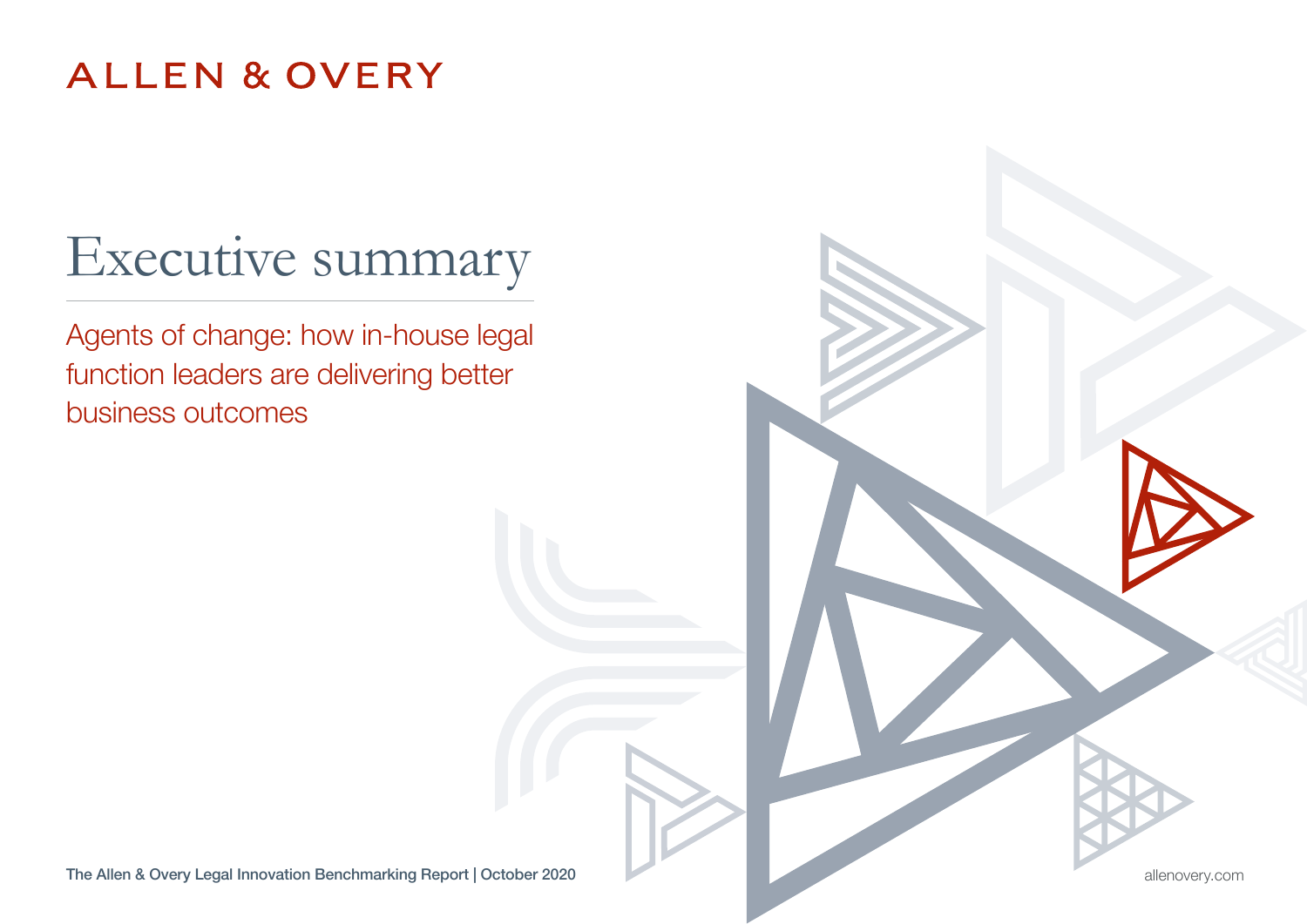# Agents of change: how in-house legal function leaders are delivering better business outcomes

#### QUICK READ

- More than 80% of in-house legal function leaders are aiming to implement systematic change, though most want that change to be continuous and incremental rather than transformational.
- Better data to drive decisions and reporting, and improved quality and consistency of service are the most commonly cited drivers of innovation.
- However, talent issues such as lack of specialist skills or human resources, and resistance to change are viewed as the main barriers.
- Legal function leaders must therefore become agents of change across five areas: breaking down cultural and operational barriers, innovation strategy, internal team structures and capabilities. supply chain relationships and legal technology.
- Yet our research highlights significant gaps between innovation intent and the priorities and activities pursued by in-house functions today to implement that intent.
- Those who have made the most significant strides forward in their innovation journey – the so-called 'engaging' segment – have closed these innovation gaps and benefited from improved business outcomes.

#### The A&O perspective

In-house leaders are on an exciting journey of change and innovation. As in-house legal functions move towards maturity, Allen & Overy believes leaders will achieve big gains. They will be able to run their functions more efficiently while being more responsive to business need. This will help position the legal function as a proactive and value-enhancing business partner. The most successful legal functions will be alive to change, stay ahead of market trends and not be afraid to experiment. As an agent for change, the legal function leader will be at the forefront of defining and realising this new operating reality.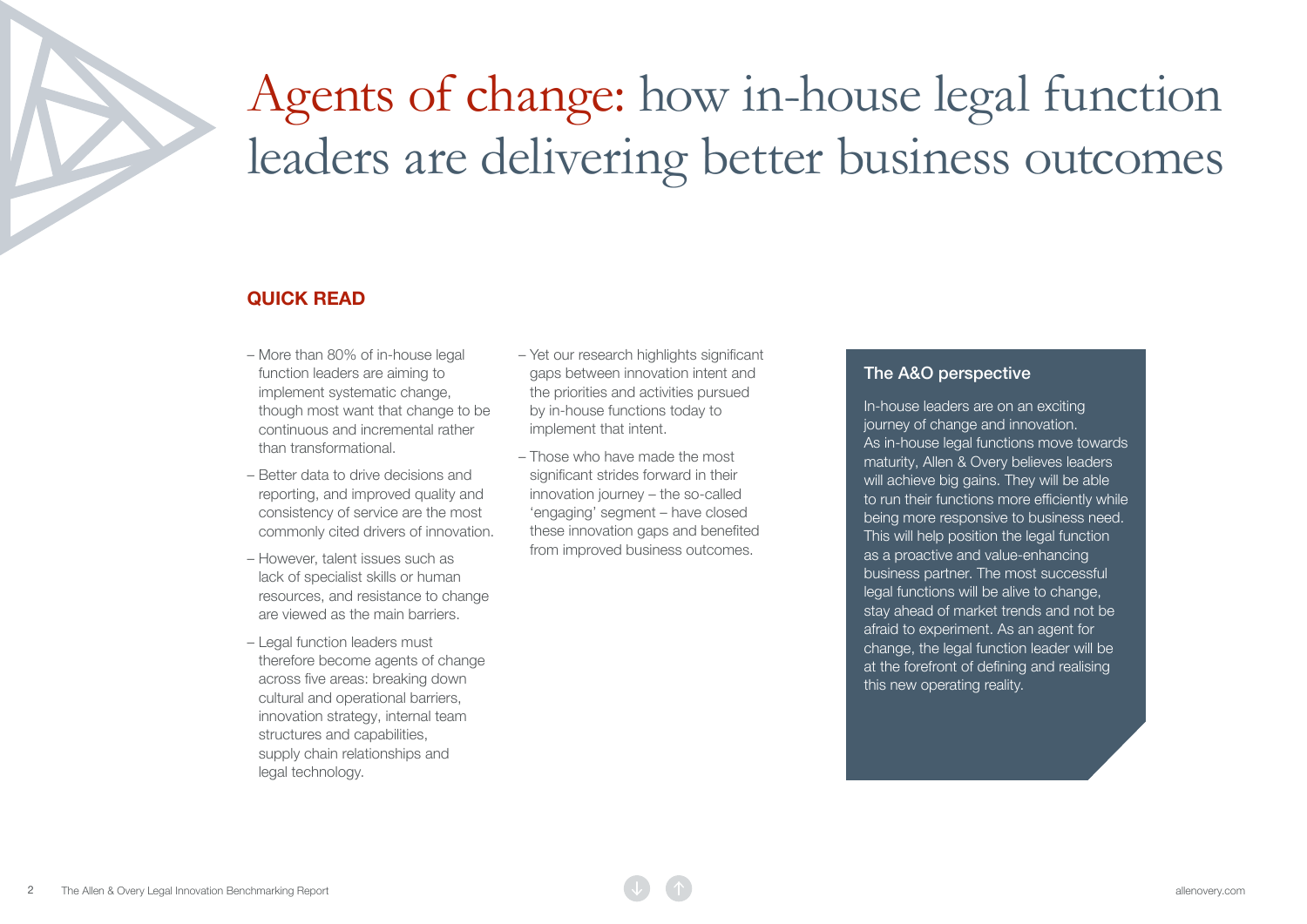#### Today's in-house legal function leaders

Leaders of in-house legal functions face many competing demands for their attention. At the same time as they are providing crucial legal, advisory and compliance support to business colleagues, they are also tasked with overseeing substantial innovation and development within their own functional team.

The Covid-19 pandemic is likely to intensify the pressure to change, making the future both uncertain and exciting. To successfully navigate the months and years ahead, therefore, leaders of in-house legal functions need to become agents of change. They need to take control of the innovation agenda and set the pace and objectives for change that will work for their priorities and desired outcomes.

#### Incremental vs transformational change

Allen & Overy's previous research in 2014, *Unbundling a market: The appetite for new legal service models*, heralded a new level of comfort among in-house legal functions with embracing innovation, diversifying their legal supply chain and rethinking their legal workflows.

Although much has developed in the six years since then, in-house legal functions have not yet embraced full-throttle innovation at the pace that some market commentators have predicted they might.

In our most recent research, we asked 92 senior in-house leaders how their function defines its approach to innovation. Only a quarter (24%) of those surveyed said they are pursuing transformational change, with an intent to radically redesign how the function operates for the future – see Figure 1.

By contrast, the majority of those surveyed (57%) look for opportunities for continuous improvement, to ride the wave of innovation month-on-month to adapt their approach as their circumstances and the external market change. A further one in six (16%) say they pursue ad-hoc improvements, looking at change on a case-by-case basis rather than as part of an overall improvement vision. This challenges the conventional wisdom that innovation is experienced as a series of big bang, transformational moments.

Figure 1: Does your part of the legal function's approach to innovation primarily envision…?



Source: Allen & Overy and Meridian West Analysis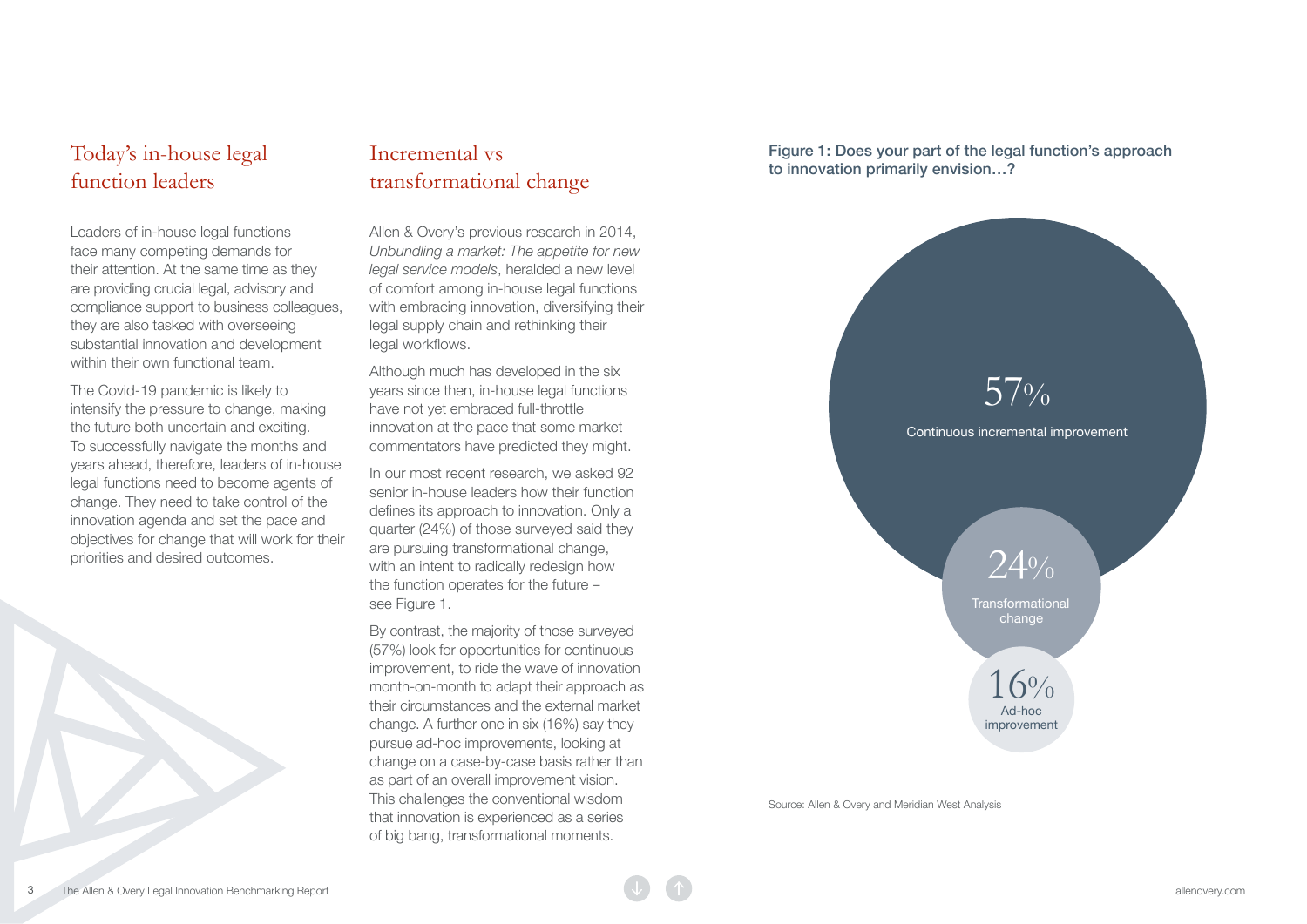### Taking the pulse of legal innovation today

The series of papers that makes up *The Allen & Overy Legal Innovation Benchmarking Report* explores the realities of innovation and change within in-house legal functions today. We want to strip back the hype to understand the steps in-house leaders are taking to do things differently.

The insight in our series was developed through in-depth benchmarking surveys completed by 92 senior leaders of in-house functions immediately prior to the onset of the Covid-19 pandemic. If you are interested in taking part in the benchmark survey to see how your responses compare to the leaders in our research, you can do so by contacting: [legalinnovation@allenovery.com](mailto:legalinnovation%40allenovery.com?subject=Legal%20innovation%20benchmarking%20survey)

Allen & Overy would like to thank the in-house leaders who spent time completing our benchmark survey as well as our partners in the research design and analysis, independent consultancy Meridian West.

We have grouped the findings of our research into five short papers, each of which deals with an important aspect of innovation and change within the legal function. Each paper provides insights and ideas to help your function move to the next stage of its maturity journey.

Here is a preview of our key findings:



#### Accelerating change: barriers in-house leaders must overcome to be successful innovators

This paper explores the factors that drive and inhibit change within the legal function. We find that:

- Among survey respondents, 53% say two of their main innovation motivations are to access better data to drive decisions and reporting and to improve the quality of service provided to business colleagues.
- This is ahead of the 33% who cite cost reduction as among their top three drivers of change for the in-house function.
- Among all the barriers to change highlighted by leaders, lack of lawyer capacity among the in-house function is the leading inhibitor, cited by 61%.
- Other 'people' issues (resistance to change and lack of specialist innovation skills) were cited by just under half of respondents.
- The most mature legal functions consider lack of funding to be the main barrier to change.



#### Articulating the innovation vision: how leaders harness new ideas within the legal function

This paper explores the building blocks needed for a successful innovation strategy. We find that:

- There is a gap between the innovation aspirations expressed by in-house leaders and their adoption of established planning and implementation techniques needed to realise those aspirations.
- Only half of the legal functions surveyed (54%) have so far articulated their thinking into a clear innovation strategy around which the legal function can coalesce.
- Even fewer (35%) have a detailed roadmap illustrating the investments in technology and innovation required to execute their strategy.
- Only 37% report having used structured techniques such as design sprints to assess, prototype and get feedback on innovation ideas within their team.
- The most mature legal functions are more likely to have mapped out pain points within their legal function around which to focus their innovation activity.

Allen & Overy Legal Innovation Benchmarking Report and the Communication of the Communication Communication Communication Communication Communication Communication Communication Communication Communication Communication Co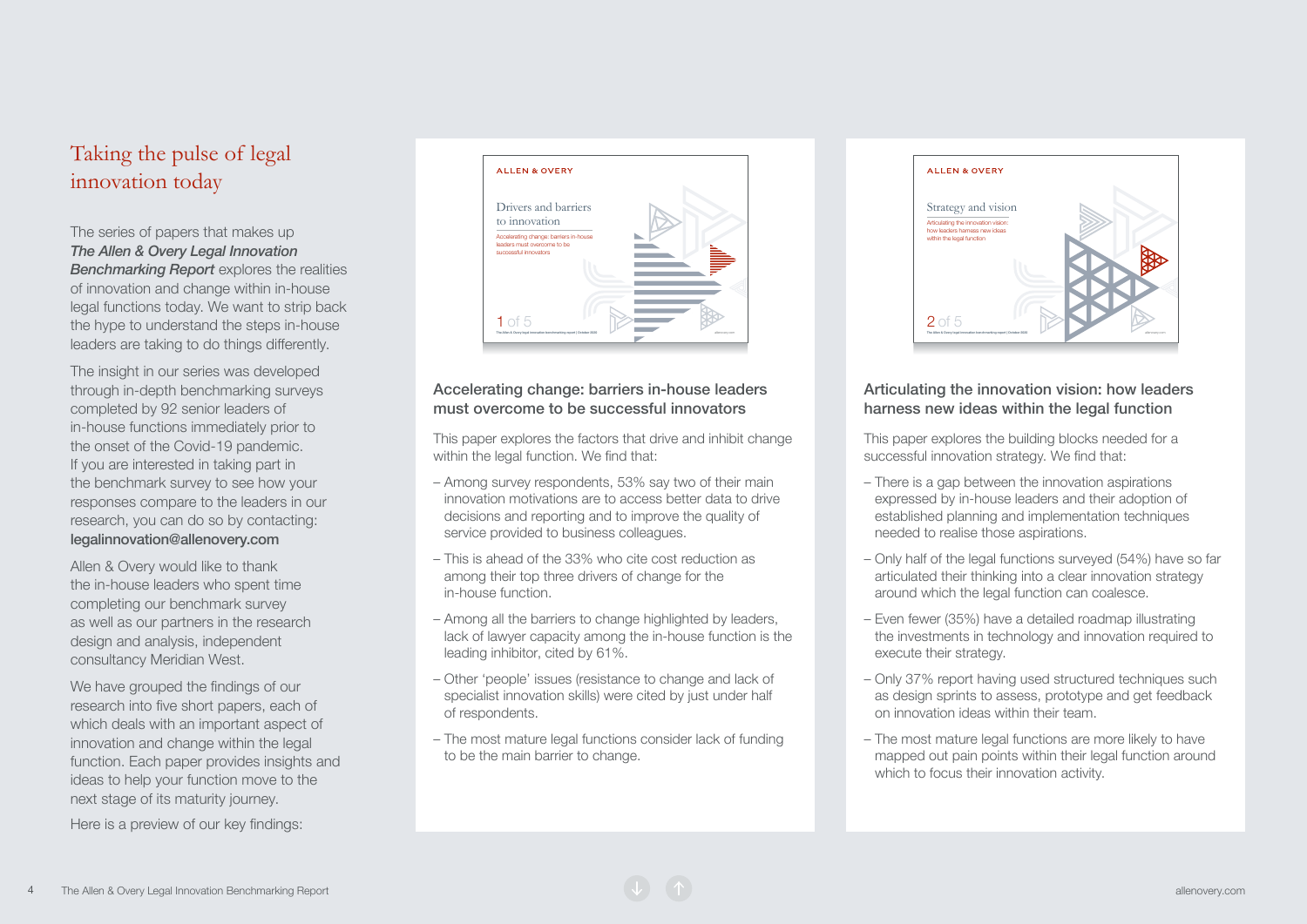

#### Closing the skills gap: a three-step approach to fostering new skills within the legal function

This paper explores the internal team structures and capabilities that are being prioritised and adopted in order to realise the innovation ambitions of survey participants. We find that:

- Nearly half (47%) of legal functions have now appointed a COO or head of legal operations to take over responsibility for managing the day-to-day running of the legal function from the General Counsel.
- However, there is a gap between senior leaders' innovation intent and the specialist roles needed to implement that intent: only 30% have technology managers, 29% have a head of innovation and 15% have data analyst(s).
- In addition, there is a further gap between the innovation agenda and the skills that in-house leaders currently prioritise within their lawyer team. Just 28% say technology curiosity and ability is a 'very important' skill and 26% say change management is very important.
- This low expectation in relation to lawyer skills translates into under-performance: 40% rate their team as not good for technology curiosity and ability, and 43% say they are not good at change management.
- The leading organisations are recruiting new hires and retooling existing employees with a broader range of skills outside of traditional lawyering to close this skills gap.



#### The legal supply chain reimagined: new advisory relationships for a new era

This paper examines the changing role of legal supplier relationships, and how successful innovators manage a diversified supply chain. We find that:

- Just under half (44%) of the average legal function budget is spent on external legal providers.
- The emergence of certain new legal service delivery models has been popular with in-house legal teams. For example, 63% of those surveyed have used contract lawyers and 41% have used project-based outsourcing.
- However, most legal functions have not embraced the full range of alternative legal service providers: just 29% have experience of business / regulatory consultants, 27% of outsourcing day-to-day operations and 21% of legal function consultants.
- To manage a more diverse legal supply chain effectively, it is likely that the 41% of in-house functions which have legal procurement and supplier management specialists in place today will need to increase.
- Those furthest ahead on their innovation journey have enhanced their supplier management capabilities, and show a greater degree of openness to engaging alternative legal service providers.



#### Beyond the hype: a pragmatic approach to legal technology adoption and better data management

This paper explores how advances in technology and data analytics will change the in-house legal function. We find that:

- There is a gap between the importance placed on technology to drive change in the legal function, and the adoption of advanced technologies by legal functions.
- For example, 88% say contract automation tools are important, but just 8% report using those tools extensively across their legal function today, with a further 32% saying they use it in pockets.
- Foundational technologies such as document management tools, knowledge management technology and workflow management capture the biggest share of legal spend.
- When experimenting with new legal technologies the software-as-a-service (SAAS) model is preferred over trying to build solutions internally.
- However, legal technology investment remains limited with just a third (31%) saying they have invested in legal-related technology for their function within the last 12 months.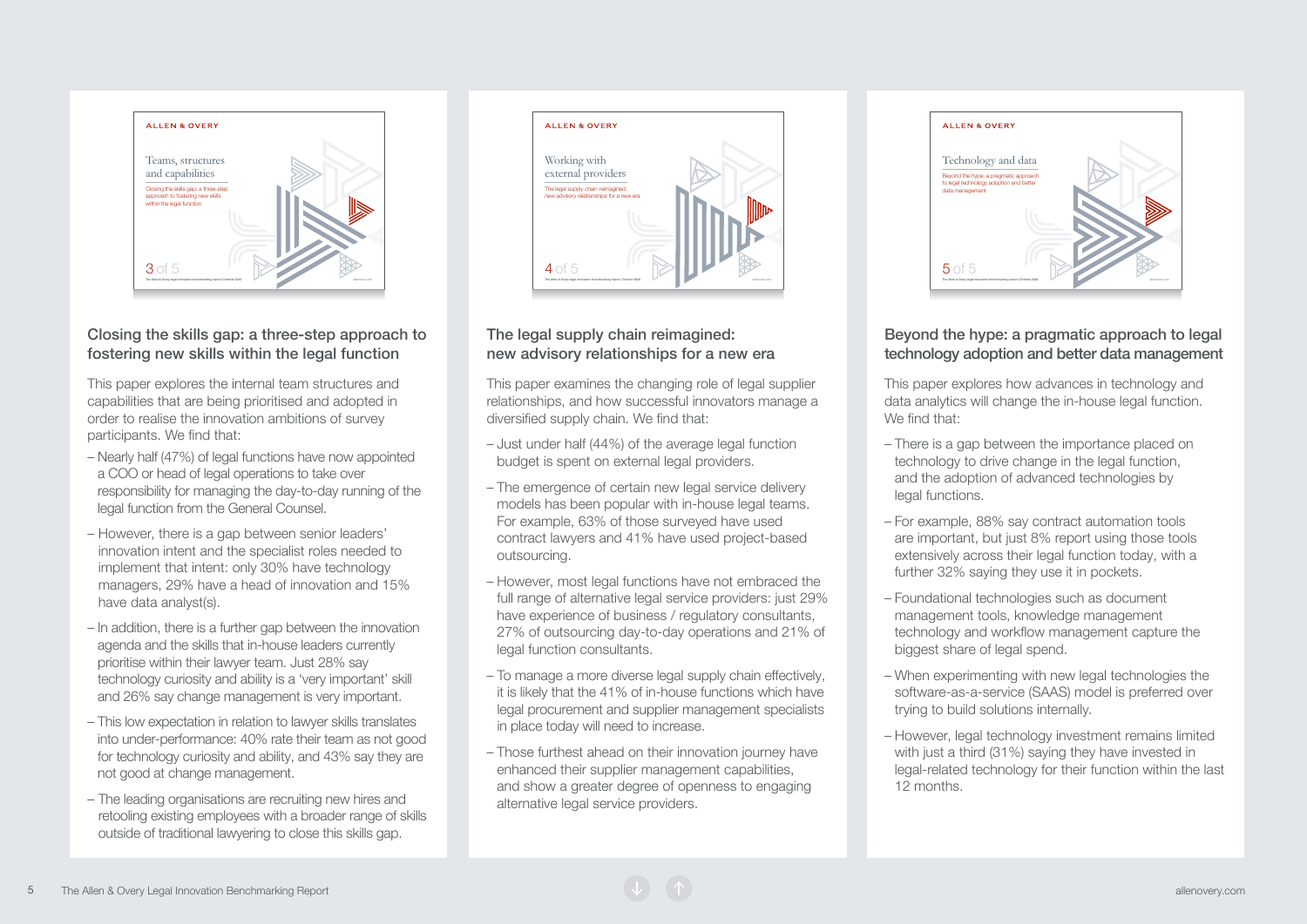#### Becoming agents of change: separating the 'engaging' functions from the rest

Through our analysis we have segmented in-house legal functions into three stages of legal innovation maturity, reflecting activity or engagement around innovation. These are:



**Reacting.** This segment is just starting out on its innovation journey with modest goals focused on making ad-hoc change. They often lack capacity or specialist skills in-house to make more significant changes. Their investment in legal technologies is limited.

Anticipating. This segment is typically on the cusp of more significant change. They may have an innovation strategy and are experimenting with new legal technologies. However, this is often in pilot phase or only deployed in pockets across the function.

**Engaging.** This segment is furthest ahead on its innovation journey, with greater appetite for transformational change. They typically have a sharper focus on initiatives aimed at smarter data management, and legal workflow redesign. They demonstrate a higher comfort level in bringing specialist innovation skills into their teams and managing a diverse legal supply chain. They have adopted certain technologies more than their peers have done, but the gap here is less pronounced.

Across our five papers, we have benchmarked what sets the 'engaging' segment apart from its peers. We have found a clear correlation between this group's degree of innovation maturity and the superior legal function outcomes which this group believes it has achieved.



#### Finding out more

We hope the insights and experiences reflected in our survey will spur in-house leaders to look afresh at their future innovation priorities, and to think through the steps required to move to the next stage of maturity on their innovation journey.

For those interested in finding out more, our series of papers can be read in conjunction with Allen & Overy's previous report, An innovation playbook for the 'future-fit' legal *function*. It provides detailed case studies of how leaders are addressing innovation challenges and opportunities in their legal function.

You can download a copy **[here](https://www.allenovery.com/en-gb/global/news-and-insights/legal-innovation/how-to-lead-innovation)**.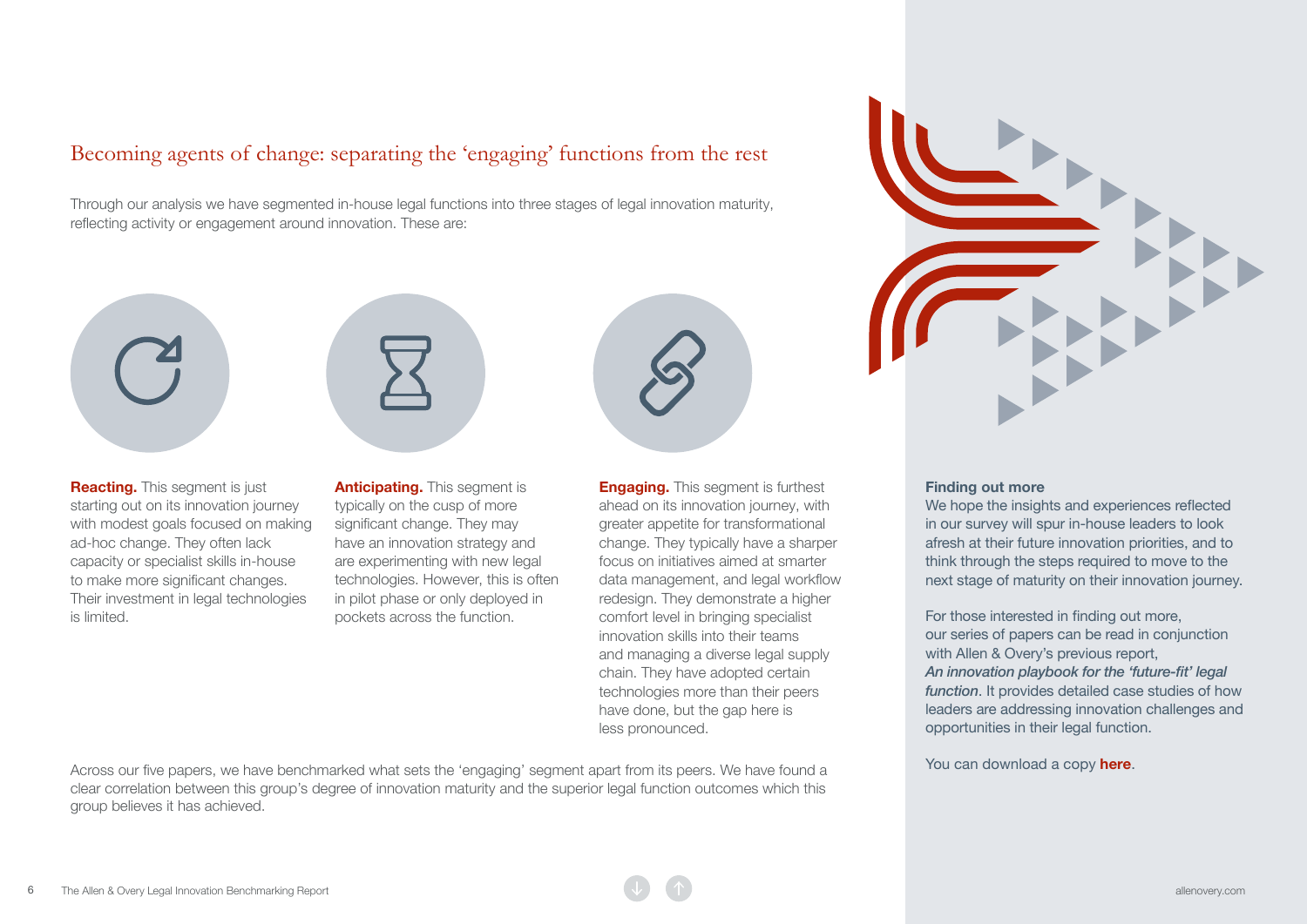## A&O services

#### A&O supports in-house legal functions across the lifecycle of transformation projects:

- Initial advisory support including best practice frameworks for current state assessment
- New model design
- New model change management and implementation including measurement through balanced scorecards/KPIs
- Technology maturity assessments

#### Contacts:



[Catie Butt](https://www.allenovery.com/en-gb/global/people/Cathleen_Butt) [Executive Director,](https://www.allenovery.com/en-gb/global/people/Cathleen_Butt)  [A&O Consulting – New York](https://www.allenovery.com/en-gb/global/people/Cathleen_Butt) Tel +1 646 3446653 catie.butt@allenovery.com



[Kate Morris](https://www.allenovery.com/en-gb/global/people/Kate_Morris) [Executive Director,](https://www.allenovery.com/en-gb/global/people/Kate_Morris)  [A&O Consulting – Sydney](https://www.allenovery.com/en-gb/global/people/Kate_Morris) Tel +612 9373 7721 kate.morris@allenovery.com